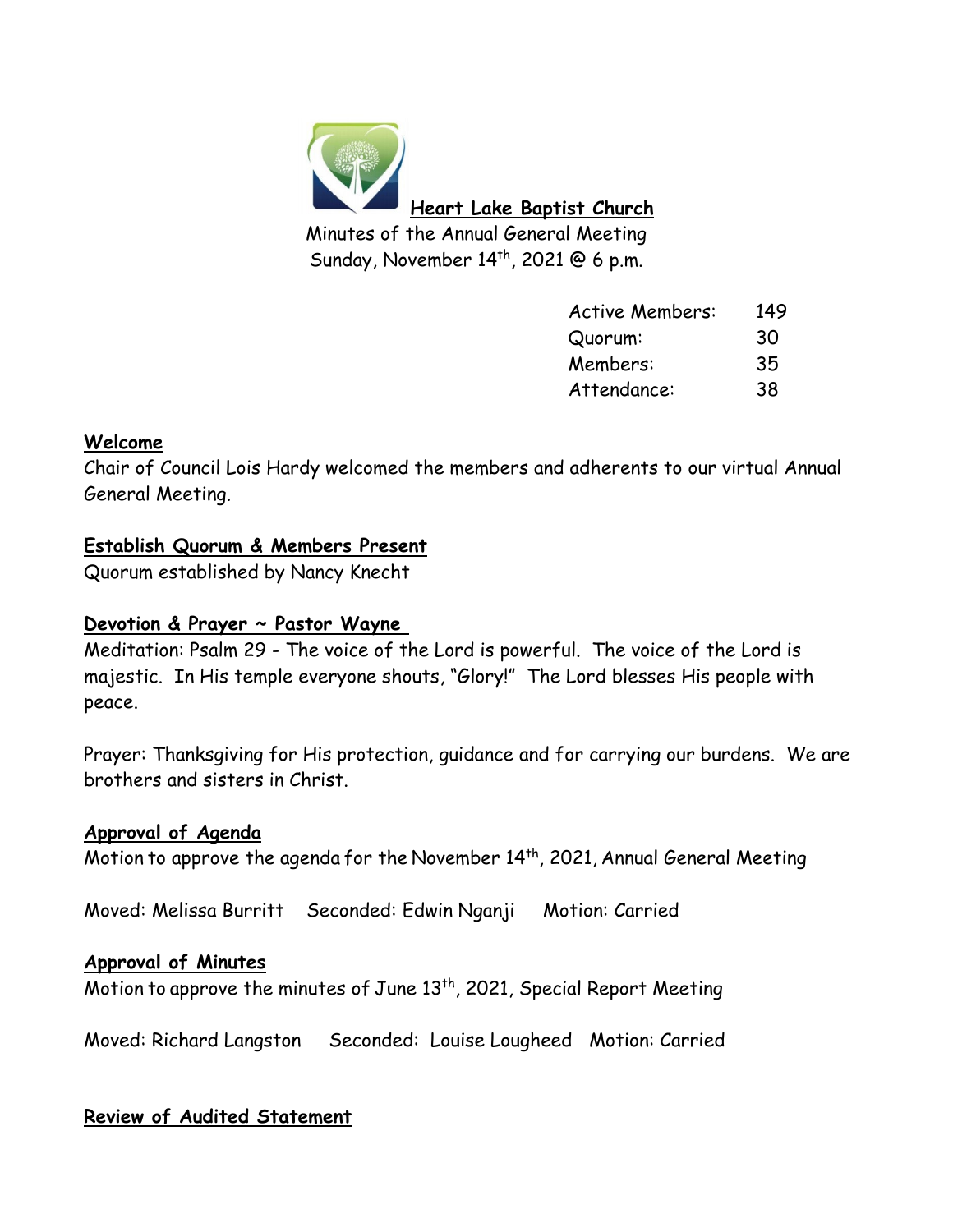Ron reviewed some of the highlights from the auditor's report and the Statement of Financial Position:

Balance of TD account: \$49,314

Capital Reserve: \$43,275

CEBA loan repayment: \$22,000 has been set aside

Capital Assets: \$958,938

Moved by Ron Gumbley on behalf of Council that the members of Heart Lake Baptist Church approve the audited financial statements of Heart Lake Baptist Church, an incorporated organization, for the fiscal year ending June 30, 2021.

Moved: Ron Seconded: June Blahut Motion: Carried

### **Appointment of Auditors**

Moved by Ron Gumbley that the members of Heart Lake Baptist Church appoint Norton McMullen LLP as the Auditor for Heart Lake Baptist Church for the Fiscal Year 2021- 2022.

Moved: Ron Seconded: Richard Langston Motion: Carried

## **Ministry Update ~ Pastor Wayne**

- Jumpstart to Ministry healthy, meaningful relationships within our community
- Many people are watching online working on our new people list (15 people we are connecting with)
- Food pantry (30 40 families per week), Heartbeat bikes, church wide study, partial roof replacement
- Adam Watson our part-time worship leader, Pastor Mario taking on new roles (children, family and youth) and finishing up his schooling, Melissa – new position helping Pastor Mario
- Baptism classes with four people this fall, seven people into membership (November 21st)
- Christmas missions fundraiser
- Planning -Two in-person services for the Christmas season for Advent and Christmas Eve
- Prayer as a church prayer night on November  $28<sup>th</sup>$  in-person with Suzanne
- Prayer through our prayer chain encouraged to continue connecting
- The work we are called to with faith and trust in the Lord faithful to the ministries, grateful for many volunteers – ushers and greeters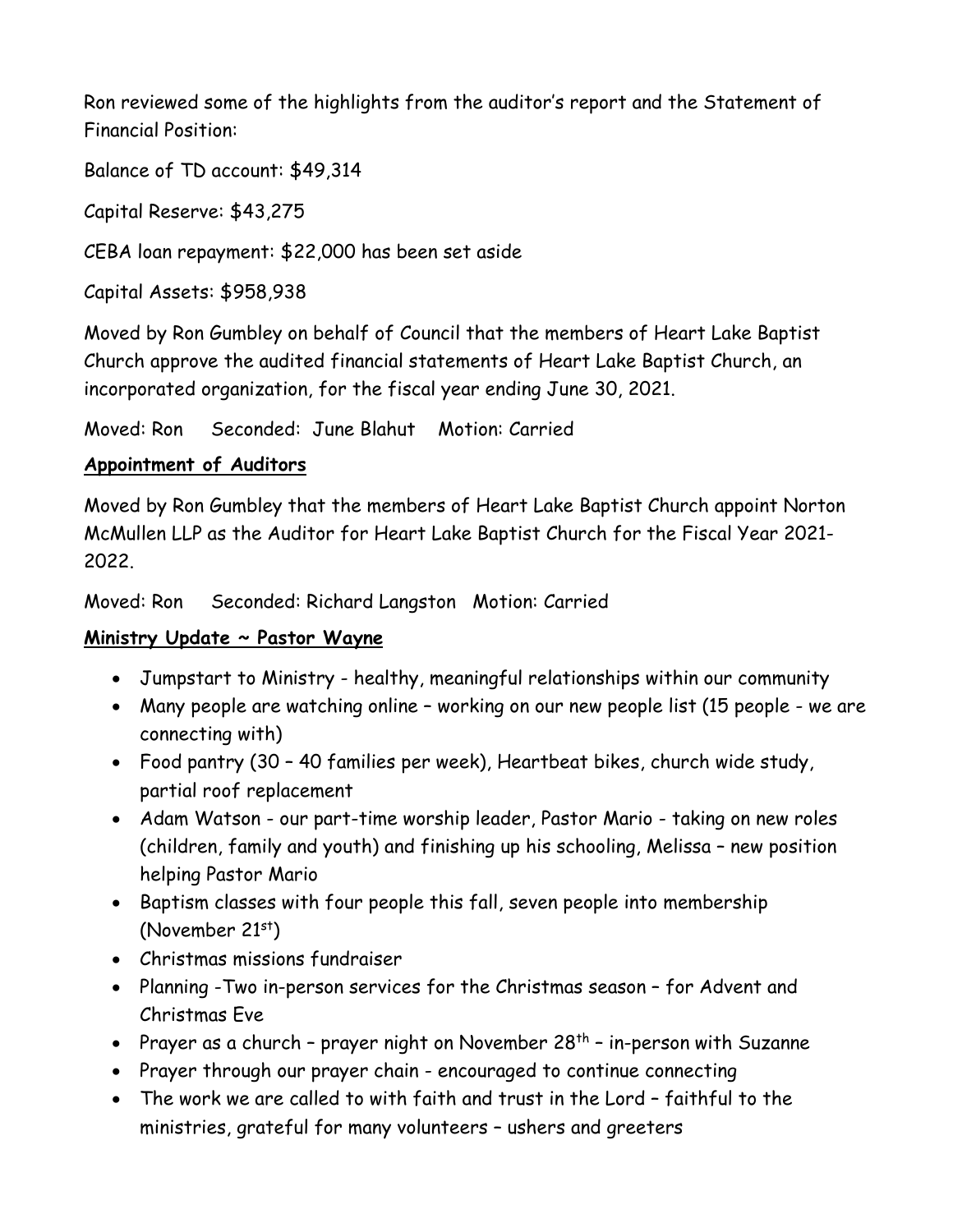Pastor Mario gave an update about the Kids' Zone program -started about 4 weeks ago ~ 13 kids, maximum 20 children, each child receives a box with his/her individual materials

- Melissa has been helping the children with a song for December 5<sup>th</sup>
- Training with teachers so children can get as much from the program as possible needs more volunteers
- Youth group meets in the sanctuary every Friday
- Recently the youth rooms were redesigned teen leaders chose new colours
- Leadership training please keep these ministries in your prayers

# **Financial Update – Current Status ~ Ron Gumbley**

# **Financial Statement Highlights - October 2021:**

TD Bank Account Balance \$45,985 \*includes \$7,416 of Canada Emergency Wage Subsidy (CEWS)

Revenue – a shortfall of \$28,078

- **CBOQ Yorkminister mortgage \$50,022**
- **CBOQ Mortgage \$395,588**

CEBA Loan – these are funds to offset operating costs – applied and received a loan in February 2021

- 1) Payable by December 31, 2022
- 2) Only need to pay back \$40,000 if paid by due date, with no interest payable
- 3) Already monies have been set aside and will continue to be until 40K is paid

**Food Pantry** – providing food for up to 150 people weekly – received over \$9,169 in donations as of October 31<sup>st</sup>, 2021

## **Nominating Committee Recommendations ~ Sue Ott**

Moved by Sue Ott on behalf of the Nominating Committee that Mark Eggengoor be elected to the positions of Elder and Council Member/Director.

Moved: Sue Seconded: Ada Agi Motion: Carried

Moved by Sue Ott on behalf of the Nominating Committee that Ashton Frohn be elected to the position of Council Member/Director.

Moved: Sue Seconded: Adekunle Oduyemi Motion: Carried